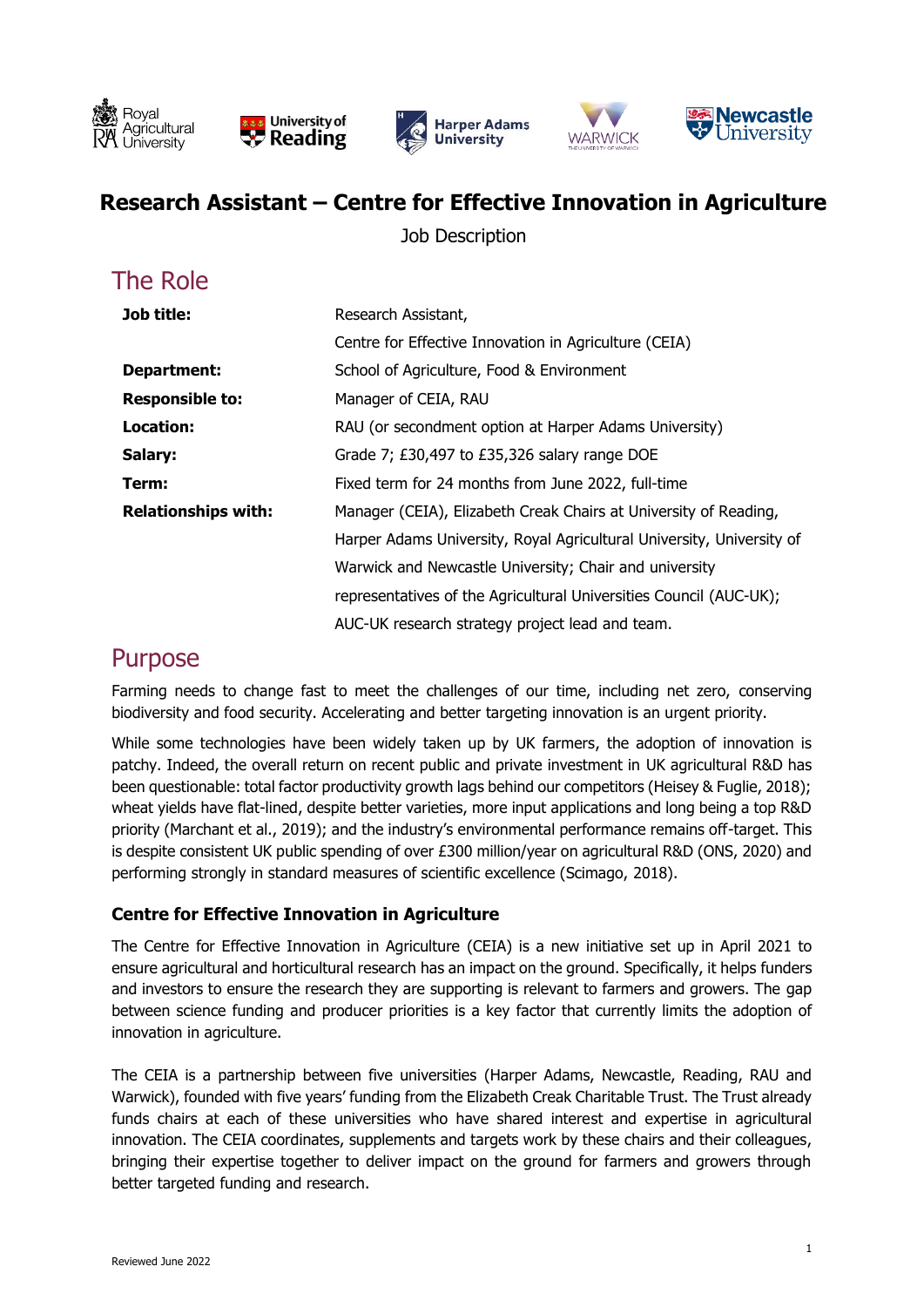This role will be expanding the CEIA team and based at RAU or Harper Adams, reporting to the CEIA manager.

#### **CEIA activities include:**

 Growing a community of interest among funders and researchers who become passionate about the Collating the extensive research evidence on innovation, uptake and adoption into policy and practice impact of innovation, through meetings, social media, regularly updated resources and commentary. briefings, creating a practical knowledge base about effective R&D funding.

 Providing advice and support to agricultural R&D funders on effective fund, call and programme design. Developing and offering relevant consultancy, for example evaluating the impact of R&D spend on Providing advice and support to researchers and farmers on effective R&D project development. behalf of funders or industry partners.

Working with UK and international partners to develop practical toolkits and frameworks for R&D funders, policy-makers and industry to predict rates of innovation and technology diffusion.

#### **Agricultural Universities Council**

 The CEIA is supporting the work of the Agricultural Universities Council (AUC-UK), which is a collaboration of 16 UK universities with agricultural schools or departments across all four nations. AUC- towards a resilient and sustainable future for agriculture, land management and food systems. CEIA agriculture as announced by Rt Hon. George Eustice MP in January. This project is mapping existing agricultural research capacity across the UK for the first time in a decade, and working with farmers, shape future research priorities. The strategy will provide the research priorities policymakers and UK works together to coordinate agricultural teaching and research, to make a bigger contribution hosts the secretariat and is leading on the AUC-UK project developing a UK research strategy for as well as environmental, welfare and community groups, food businesses, and other stakeholders, to funders need in order to drive the necessary increase in impact of publicly-funded research.

### Key Responsibilities

- **■** Working with the team lead on AUC's research strategy project involving: surveying research institutions (targeting university research directors and heads of departments) and stakeholders, institution workshops, analysing outputs, report writing, and coordinating dissemination activities reviewing relevant existing strategies and academic literature, coordinating stakeholder/research of the high-profile strategy launch for policymakers, public funders, research and industry communities.
- **■** Managing the secretariat for AUC-UK, involving liaising with the Chair at Newcastle University, workshops, and wider stakeholder institutions/organisations. You will also be responsible for AUC members (senior academics within member institutions), interacting with the AUC advisory board of senior academic and industry representatives, coordinating meetings, arranging managing the AUC-UK website and supporting communications, monitoring and reporting.
- **•** Supporting the activities and development of the CEIA in line with the strategic direction agreed by the manager and management board.
- **EXTH** Supporting CEIA's manager in the delivery of activities such as evidence reviews, briefing papers for policymakers and public funders, reports, organising high profile events for industry, policy and funding audiences, web/social media and press releases.
- **EXECT** Managing the monitoring of engagement and progress of CEIA objectives.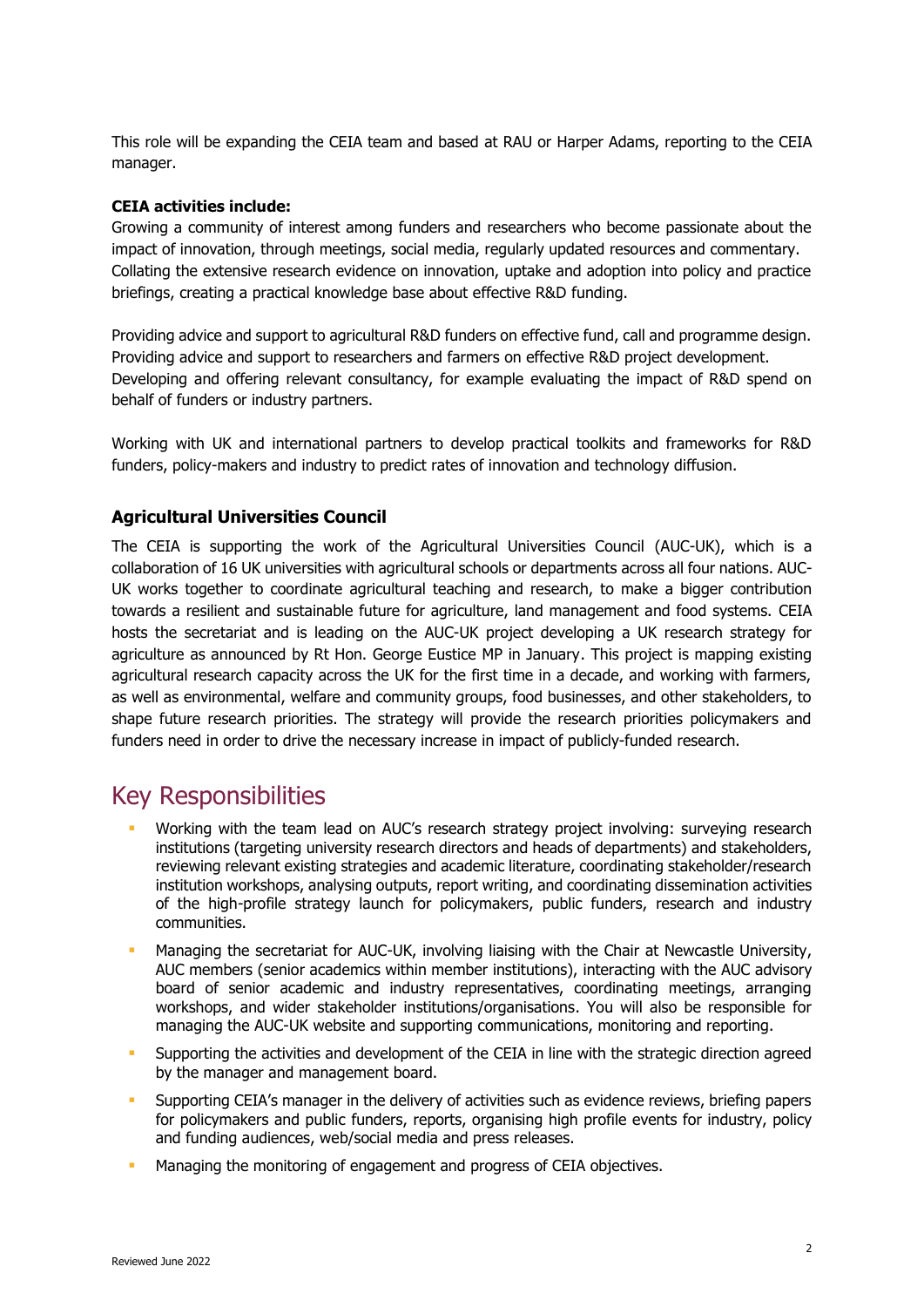# General Responsibilities

- **•** The University is committed to equality of opportunity. All staff are required to comply with current legislation, University policies and good practice guidance.
- **EXT** All staff are required to act in a way that safeguards the health and wellbeing of children and vulnerable adults at all times. The post holder must be familiar with and adhere to appropriate safeguarding policies and guidance and participate in related mandatory/statutory training. Managers have a responsibility to ensure their team members understand their individual responsibilities with regard to safeguarding children and vulnerable adults.
- **EXT** All staff are required to participate in the University appraisal process and should ensure they are familiar with the process and plan time to prepare for their appraisal. Following the appraisal, staff are expected to undertake in any necessary learning and development and work towards the objectives that have been set.
- **•** The University expects staff to attend any training designated as mandatory and to undertake learning and development activities to support their role. Managers must facilitate learning and development within their teams.
- **EXT** It is a condition of employment that staff will not disclose any information obtained in the course of their duties other than to those entitled to receive it. The post holder must ensure that the confidentiality of personal data remains secure and that restricted information or highly restricted information to which they have access remains confidential during and after their employment at Royal Agricultural University. All staff must undergo appropriate data protection training as required.
- **•** All absence from work must be reported in accordance with the University's absence procedures and recorded on iTrent.
- **The University acknowledges its responsibility to provide a safe, smoke free environment, to its**  employees, service users and visitors. It is the policy of the University not to allow smoking on University premises other than in specifically designated areas.

| <b>Requirements</b><br>The post holder must be able to demonstrate:                      | <b>Essential</b><br>or<br><b>Desirable</b> | <b>Measured By</b><br>A) Application Form<br>B) Interview |  |  |
|------------------------------------------------------------------------------------------|--------------------------------------------|-----------------------------------------------------------|--|--|
| <b>Qualifications:</b>                                                                   |                                            |                                                           |  |  |
| Educated to Masters or PhD level or equivalent experience<br>highly relevant to the role | E                                          | A, B                                                      |  |  |
| Educated to Hons degree level or equivalent                                              | E                                          | A                                                         |  |  |
| Knowledge, Experience, Skills & Qualities:                                               |                                            |                                                           |  |  |
| Understanding of the strategic context of the Centre                                     | E                                          | A, B                                                      |  |  |
| Understanding of research & innovation systems & policy                                  | E                                          | A, B                                                      |  |  |
| Understanding of challenges in agriculture & horticulture                                | E                                          | A, B                                                      |  |  |
| Experience of agricultural or related research                                           | E                                          | A, B                                                      |  |  |
| Strong project management skills                                                         | E                                          | A, B                                                      |  |  |
| Experience of coordinating and reporting events and meetings                             | E                                          | A, B                                                      |  |  |
| Excellent verbal & written communication skills                                          | E                                          | A, B                                                      |  |  |
| Excellent relationship & partnership building skills                                     | E                                          | A, B                                                      |  |  |
| Experience of working with policymakers and/or public funders                            | D                                          | A, B                                                      |  |  |
| Proven IT skills, especially MS Office                                                   | E                                          | A                                                         |  |  |

## Person Specification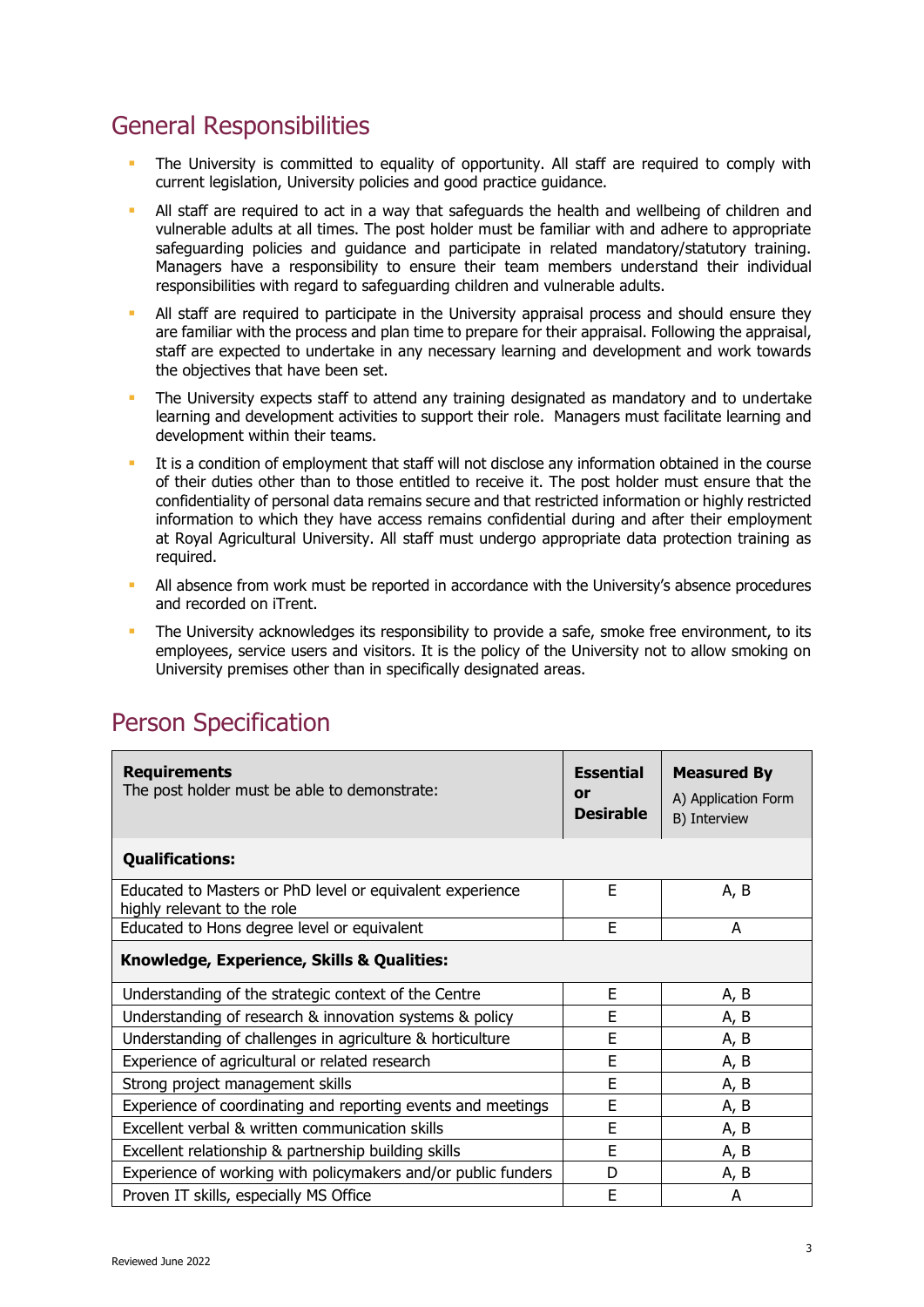| <b>Requirements</b><br>The post holder must be able to demonstrate: | <b>Essential</b><br>or<br><b>Desirable</b> | <b>Measured By</b><br>A) Application Form<br>B) Interview |
|---------------------------------------------------------------------|--------------------------------------------|-----------------------------------------------------------|
| Experience of working with farmers & growers                        |                                            | A. B                                                      |
| Experience communicating via media and social media                 |                                            | A, B                                                      |
| Website design and management                                       |                                            | A, B                                                      |

#### **References:**

- Heisey, P. W. & Fuglie, K. O. (2018). Agricultural Research Investment and Policy Reform in High-Income Countries. Retrieved from<www.ers.usda.gov>
- Marchant, B. et al. (2019). Establishing the precision and robustness of farmers' crop experiments. Field Crops Research, 230 (October 2018), 31-45. <https://doi.org/10.1016/j.fcr.2018.10.006>
- ONS (2020) Government expenditure on science, engineering and technology. <https://www.ons.gov.uk/economy/governmentpublicsectorandtaxes/researchanddevelopmente> xpenditure/datasets/scienceengineeringandtechnologystatisticsreferencetables
- **EXECT** Scimago (2018) Country Rank for Agricultural & Biological Sciences. <https://www.scimagojr.com/countryrank.php?area=1100&order=ci&ord=desc>

### General Terms and Conditions of Employment

- **This post is a full-time appointment, offered on a fixed-term basis. It will be remunerated on the** single pay spine, at Grade  $7 - up$  to £35,326 DOE. The appointment is subject to meeting all pre-employment clearances and requirements of the Person Specification.
- **EXT All new employees undergo a period of twelve months' probation and confirmation of** employment is dependent on the satisfactory completion of that probationary period.
- **•** The nature of this post is such that it is expected that you will respond to the operational required to work such hours as are reasonably required to discharge your duties effectively and competently. The exact number of hours in any week will vary in accordance with institutional requirements of the University in order to fulfil your duties in a professional manner. You will be requirements, but will not be less than 35 hours a week.
- **•** The University holiday year runs from January to December. The post carries an entitlement to 30 working days of paid leave during the course of the holiday year (pro rata if the appointment is made during the holiday year), in addition to Statutory Bank Holidays. There may also be discretionary days and days when the University is closed on particular dates in the interests of efficiency.

## Pensions and Auto Enrolment

 If you meet the criteria set out below, and are not already an active member of any of our pension schemes, the University is required to auto-enrol you into a suitable pension scheme. The criteria for auto-enrolment is:

- Age if you are 22 or over but no more than State Pension Age
- **Earnings a minimum of £10,000 per year**
- Working in the UK

The pension schemes supported by the RAU are:

**AVIVA CATEGORY X -** all eligible RAU employees (except teachers) are automatically enrolled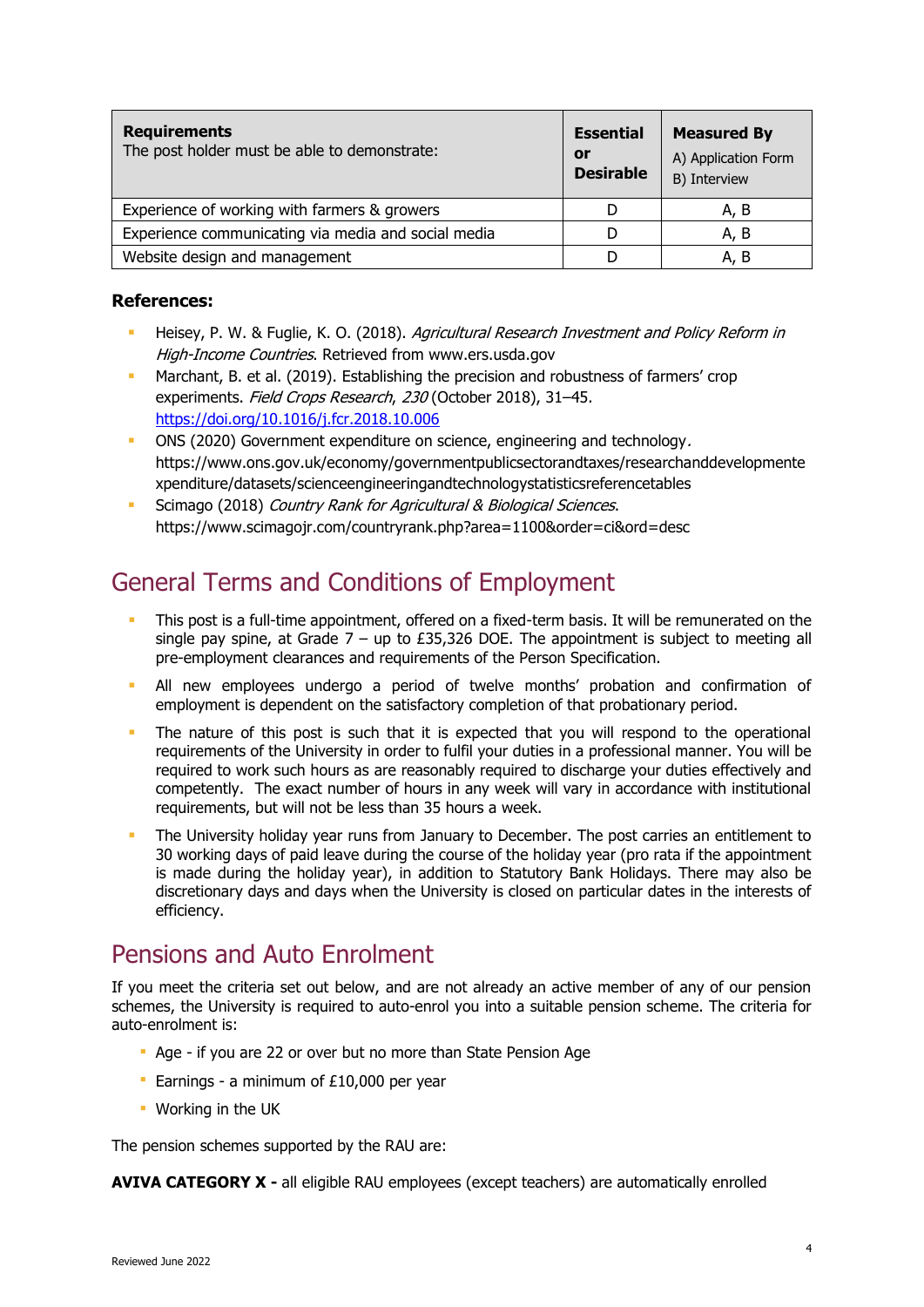- 5% (minimum) contribution by employee and
- 3% contribution by RAU

 **AVIVA CATEGORY Y1** - RAU Group Pension Scheme (defined contribution) - employees are able to upgrade to this scheme before their 6 month probation.

- 6.5% (minimum) contribution by employee and
- 6.5% contribution by RAU
- **·** life assurance is an additional benefit (two times annual salary)

## Staff Benefits

 We offer a range of Staff Benefits including a 35 hour working week, a generous annual leave entitlement plus bank holidays (pro rata for part time posts), pension scheme, free and guaranteed parking on campus and free shuttle bus from campus to Cirencester town centre, free gym, discounted catering facilities, free library services, employee assistance programme, occupational health and counselling services, cycle to work scheme and staff development opportunities.

Further details of the full range of staff benefits available can be found on our [website.](https://www.rau.ac.uk/about/jobs/benefits-working-us)

### Application Procedure

If you are interested in applying for this role, please send:

- **A University [Application Form](https://www.rau.ac.uk/sites/default/files/rau/Application%20Form%20.docx) together with the [Equal Opportunities Monitoring Form](https://www.rau.ac.uk/sites/default/files/rau/Equal%20Opportunities%20Monitoring%20Form%20March%202022_1.docx) available** on the University website [www.rau.ac.uk\)](http://www.rau.ac.uk/) – Please attach your up to date CV to add additional information
- **•** A covering letter explaining your interest and motivation for applying, along with how your experience and qualifications suit you for the role
- **•** Details for twp professional or academic referees who must be people who can comment authoritatively on you as a person and as an employee in relation to the level of the post, and must include your current or most recent employer or their representative.
- ▪ Please forward to the HR Team, Royal Agricultural University, Cirencester, Gloucestershire, GL7 6JS or via email to [jobs@rau.ac.uk](mailto:jobs@rau.ac.uk) stating where you saw the advert for the role.
- **.** In this first instance, for an informal discussion about the position, please contact Prof Tom MacMillan [\(tom.macmillan@rau.ac.uk\)](mailto:tom.macmillan@rau.ac.uk), Elizabeth Creak Chair in Rural Policy & Strategy.
- **Closing date:** 10<sup>th</sup> July 2022 with **Interviews on:** 19<sup>th</sup> July 2022.
- **•** Should you be selected for interview please be aware that we are unable to reimburse interview expenses.

## General Data Protection Regulations: Applicant Privacy Notice

 The Royal Agricultural University collects and processes your personal data so that it can meet its statutory and legal obligations, and when it has a legitimate interest in processing personal data before, during and after the end of the employment relationship.

 The data which forms part of your job application (for example, application form, CV, references, Equal Opportunities Monitoring Form, shortlisting and interview records) will be stored in a range of different places, which will include the University's HR and recruitment management systems (electronic and paper based), and in IT systems (including the University's email system). Your information may be shared internally with the HR Department and with employees who are involved in the recruitment and